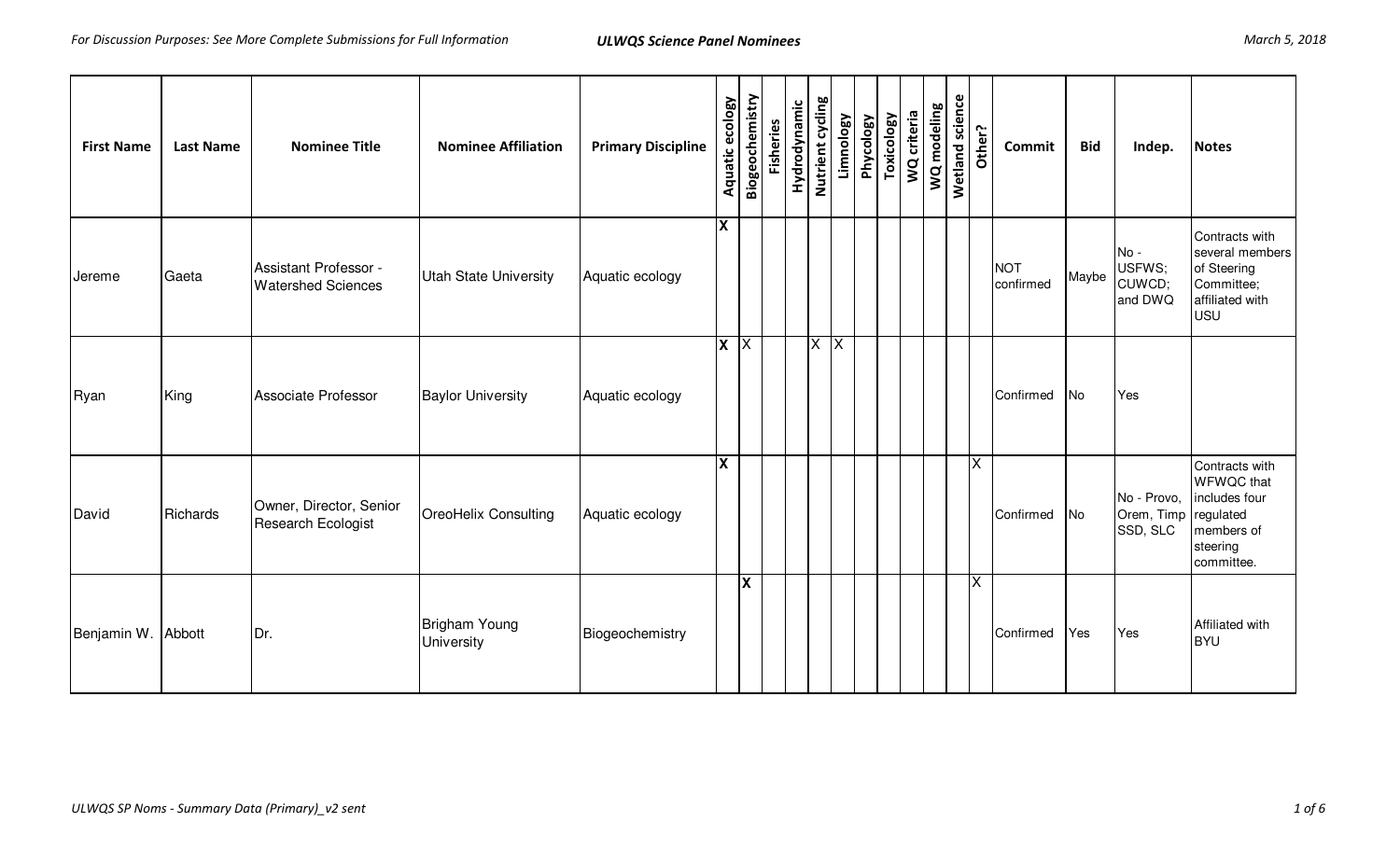| Jereme | Gaeta   | Assistant Professor -<br><b>Watershed Sciences</b> | <b>Utah State University</b>                  | Aquatic ecology | ΙX |          |                         |    |  |                 |  |                         | <b>NOT</b><br>confirmed | Maybe | $No -$<br>USFWS;<br>CUWCD;<br>and DWQ | Contracts with<br>several members<br>of Steering<br>Committee;<br>affiliated with<br><b>USU</b>       |
|--------|---------|----------------------------------------------------|-----------------------------------------------|-----------------|----|----------|-------------------------|----|--|-----------------|--|-------------------------|-------------------------|-------|---------------------------------------|-------------------------------------------------------------------------------------------------------|
| Janice | Brahney | <b>Assistant Professor</b>                         | <b>Utah State University</b>                  | Biogeochemistry |    | <b>X</b> |                         |    |  |                 |  | $\times$                | Confirmed               | Yes   | Yes                                   | Affiliated with<br><b>USU</b>                                                                         |
| Greg   | Carling | <b>Assistant Professor</b>                         | Brigham Young<br><b>University</b>            | Biogeochemistry |    | lχ       |                         | ΙX |  |                 |  |                         | Confirmed               | Yes   | No - Provo,<br>Orem, Timp<br>SSD, SLC | On contract with<br><b>Wasatch Front</b><br><b>Water Quality</b><br>Council                           |
| Mitch  | Hogsett | Engineer                                           | Forsgren Associates,<br>Consultant            | Biogeochemistry |    | X        |                         |    |  |                 |  | $\overline{\mathsf{x}}$ | Confirmed               | No    | Yes                                   | Designing Salem<br>City new WWTP                                                                      |
| Theron | Miller  | <b>Research Director</b>                           | <b>Wasatch Front Water</b><br>Quality Council | Biogeochemistry |    |          | $X$ $X$ $X$ $X$ $X$ $X$ |    |  | $X$ $X$ $X$ $X$ |  |                         | Confirmed               | Maybe | No - Provo,<br>Orem, Timp<br>SSD, SLC | Employed by<br><b>WFWQC</b> that<br>inclues four<br>regulated<br>members of<br>steering<br>committee. |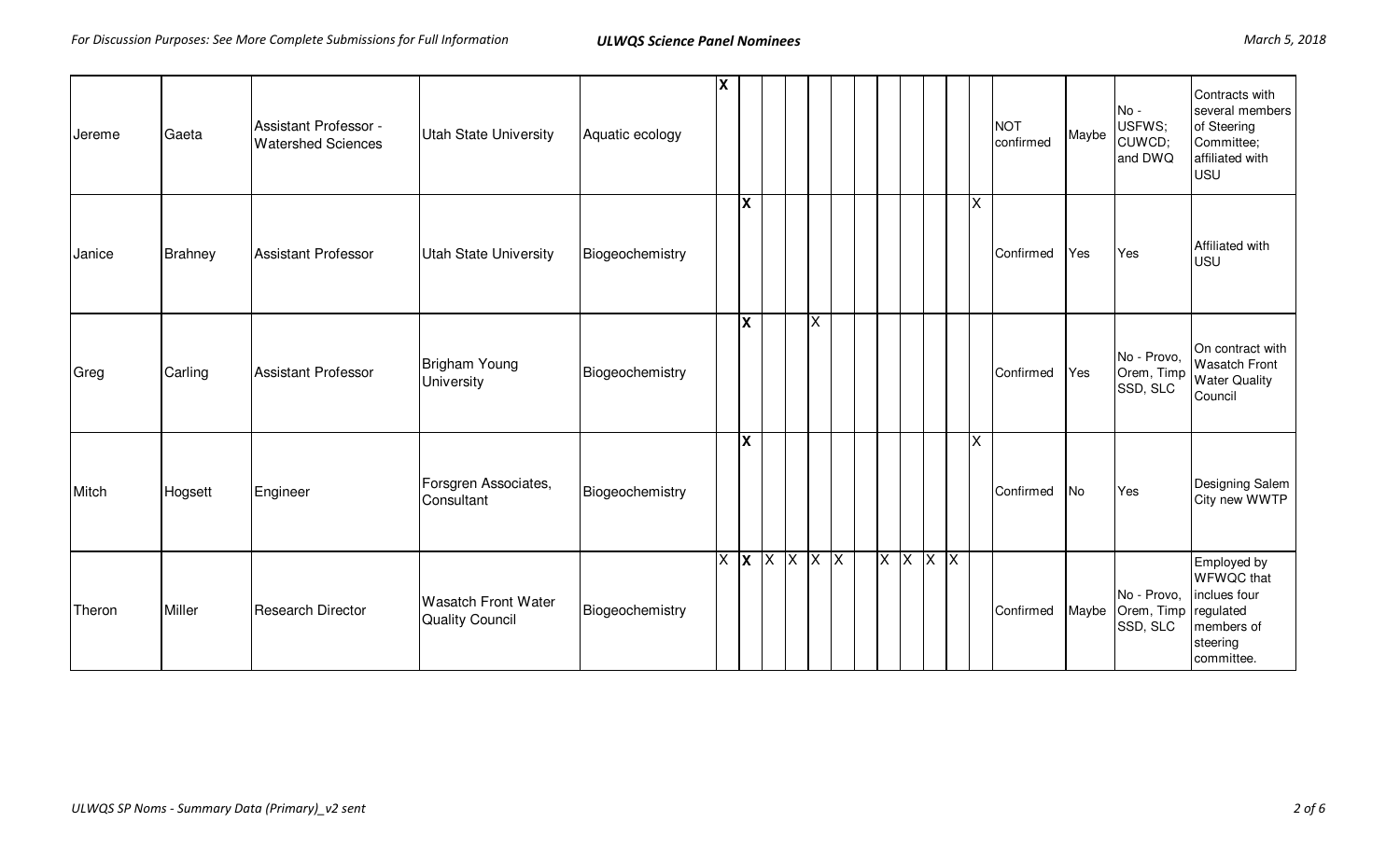| Jereme     | Gaeta        | Assistant Professor -<br><b>Watershed Sciences</b> | Utah State University                                                     | Aquatic ecology                    | ΙX       |   |         |                         |                                |  |   |                         |                         | <b>NOT</b><br>confirmed | Maybe     | $No -$<br>USFWS;<br>CUWCD;<br>and DWQ  | Contracts with<br>several members<br>of Steering<br>Committee;<br>affiliated with<br><b>USU</b> |
|------------|--------------|----------------------------------------------------|---------------------------------------------------------------------------|------------------------------------|----------|---|---------|-------------------------|--------------------------------|--|---|-------------------------|-------------------------|-------------------------|-----------|----------------------------------------|-------------------------------------------------------------------------------------------------|
| Michael    | <b>Mills</b> | <b>Biologist/Deputy Director</b>                   | June Sucker RIP /<br><b>CUWCD</b>                                         | Fisheries<br>management            | $\times$ | X |         | $\times$                |                                |  |   | $\overline{\mathsf{X}}$ |                         | Confirmed               | <b>No</b> | $No -$<br><b>CUWCD</b>                 |                                                                                                 |
| Jeff       | DenBleyker   | <b>Water Resources</b><br>Engineer                 | Jacobs (Ch2M)                                                             | Hydrodynamic<br>modeling/hydrology | $X$ $X$  |   |         |                         | $x \times x$ x $x$ x $x$ x $x$ |  |   |                         |                         | Confirmed               | Maybe     | No - DWQ,<br>SLC, DNR,<br><b>CUWCD</b> | On contract with<br>multiple<br>members of<br>Steering<br>Committee.                            |
| Bethany T. | Neilson      | Associate Professor                                | Civil and Environmental<br>Engineering, Utah Water<br>Research Laboratory | Hydrodynamic<br>modeling/hydrology |          |   | $X$ $X$ |                         |                                |  | X |                         | ΙX                      | Confirmed               | No        | Yes                                    | Affiliated with<br><b>USU</b>                                                                   |
| Michael    | Brett        | Dr.                                                | University of Washington Limnology                                        |                                    |          |   |         | $\overline{\mathbf{x}}$ |                                |  |   |                         | $\overline{\mathsf{x}}$ | Confirmed               | Yes       | Yes                                    | Affiliated with<br><b>USU</b>                                                                   |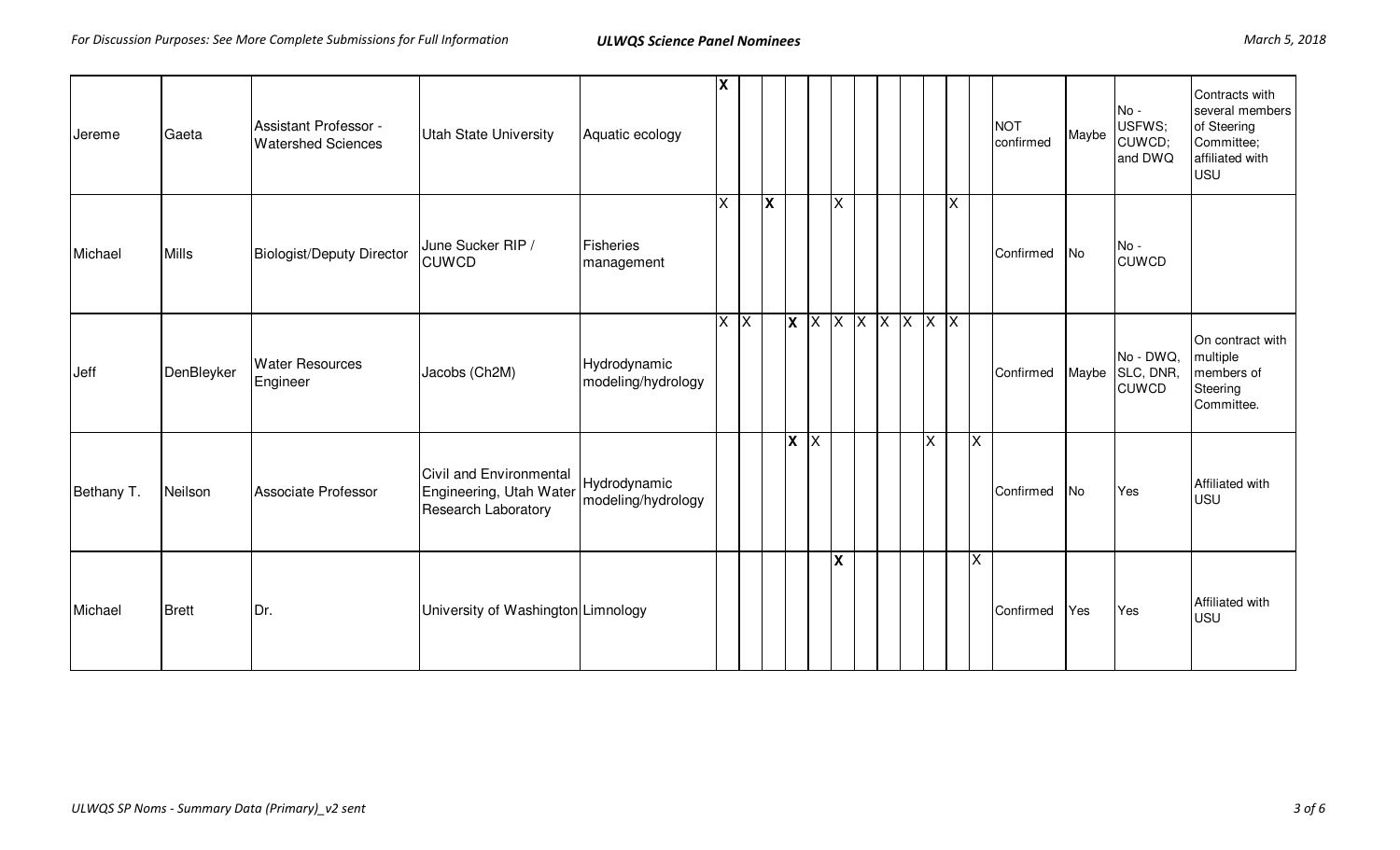| Jereme | Gaeta           | Assistant Professor -<br><b>Watershed Sciences</b>                                                                                            | <b>Utah State University</b>                                                      | Aquatic ecology | x  |                               |  |                         |  |  | <b>NOT</b><br>confirmed | Maybe     | $No -$<br>USFWS;<br>CUWCD;<br>and DWQ | Contracts with<br>several members<br>of Steering<br>Committee;<br>affiliated with<br><b>USU</b> |
|--------|-----------------|-----------------------------------------------------------------------------------------------------------------------------------------------|-----------------------------------------------------------------------------------|-----------------|----|-------------------------------|--|-------------------------|--|--|-------------------------|-----------|---------------------------------------|-------------------------------------------------------------------------------------------------|
| Soren  | <b>Brothers</b> | <b>Assistant Professor</b>                                                                                                                    | <b>Utah State University</b>                                                      | Limnology       |    |                               |  | <b>X</b>                |  |  | Confirmed               | Yes       | Yes                                   | Affiliated with<br><b>USU</b>                                                                   |
| Karl   | Havens          | Professor, Director of<br>Florida Sea Grant                                                                                                   | University of Florida                                                             | Limnology       |    |                               |  | $\overline{\mathbf{x}}$ |  |  | <b>NOT</b><br>confirmed | Maybe Yes |                                       |                                                                                                 |
| Peter  | Leavitt         | Professor                                                                                                                                     | Department of Biology,<br>University of Regina,<br>Regina, Saskatchewan<br>Canada | Limnology       | X. |                               |  | $X$ $X$ $X$             |  |  | Confirmed               | Yes       | Yes                                   |                                                                                                 |
| Hans   | Paerl           | Kenan Professor of<br>Marine and<br><b>Environmental Sciences</b><br>at the University of North<br>Carolina's Institute of<br>Marine Sciences | University of North<br>Carolina                                                   | Limnology       |    | $\overline{X}$ $\overline{X}$ |  | $X$ $X$ $X$             |  |  | Confirmed               | No        | Yes                                   |                                                                                                 |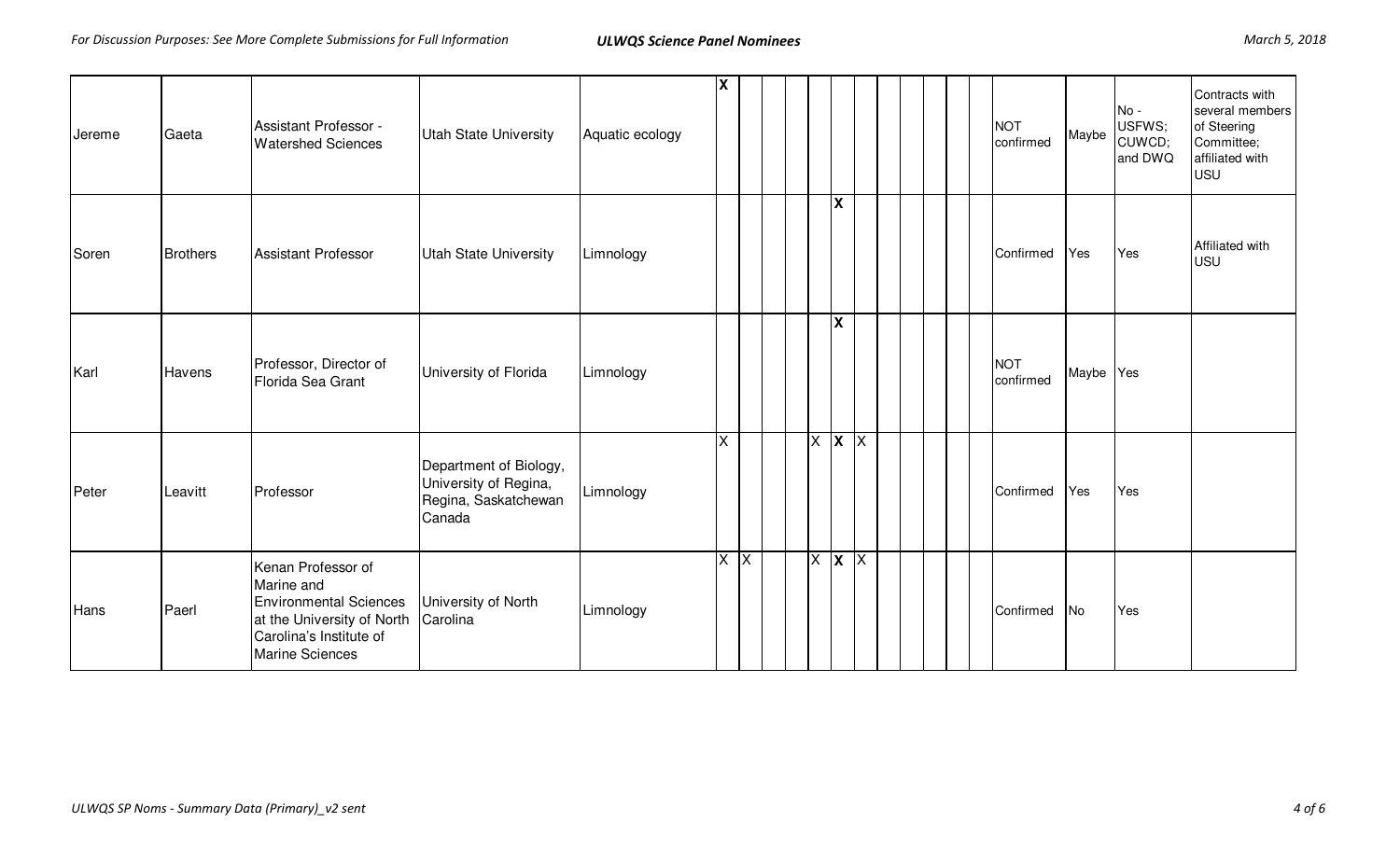| Jereme     | Gaeta      | Assistant Professor -<br><b>Watershed Sciences</b>                                  | <b>Utah State University</b>                                                     | Aquatic ecology             | х       |          |  |                         |         |             |         |  |                         | <b>NOT</b><br>confirmed | Maybe     | $No -$<br>USFWS;<br>CUWCD;<br>and DWQ | Contracts with<br>several members<br>of Steering<br>Committee;<br>affiliated with<br><b>USU</b> |
|------------|------------|-------------------------------------------------------------------------------------|----------------------------------------------------------------------------------|-----------------------------|---------|----------|--|-------------------------|---------|-------------|---------|--|-------------------------|-------------------------|-----------|---------------------------------------|-------------------------------------------------------------------------------------------------|
| Wayne      | Wurtsbaugh | <b>Professor Emeritus</b>                                                           | Department of<br><b>Watershed Sciences,</b><br><b>Utah State University</b>      | Limnology                   |         |          |  |                         | $X$ $X$ |             |         |  |                         | Confirmed               | No        | Yes                                   | Affiliated with<br><b>USU</b>                                                                   |
| Matthew J. | Church     | Dr.                                                                                 | University of Montana                                                            | Other relevant<br>expertise |         | $\times$ |  | $\overline{\mathsf{x}}$ |         | $\times$    |         |  | $\times$                | Confirmed               | Maybe Yes |                                       |                                                                                                 |
| Hyatt      | Green      | <b>Assistant Professor</b>                                                          | SUNY-College of<br>Environmental Science<br>and Forestry, Syracuse,<br><b>NY</b> | Other relevant<br>expertise |         |          |  | <b>X</b>                |         |             | $X$ $X$ |  | $\overline{\mathsf{x}}$ | Confirmed               | Maybe Yes |                                       |                                                                                                 |
| Miguel     | Lurling    | Associate Professor of<br>Aquatic Ecology and<br><b>Water Quality</b><br>Management | <b>Wageningen University</b><br>and Research                                     | Phycology                   | $X$ $X$ |          |  |                         |         | $X$ $X$ $X$ |         |  |                         | <b>NOT</b><br>Confirmed | <b>No</b> | Yes                                   |                                                                                                 |